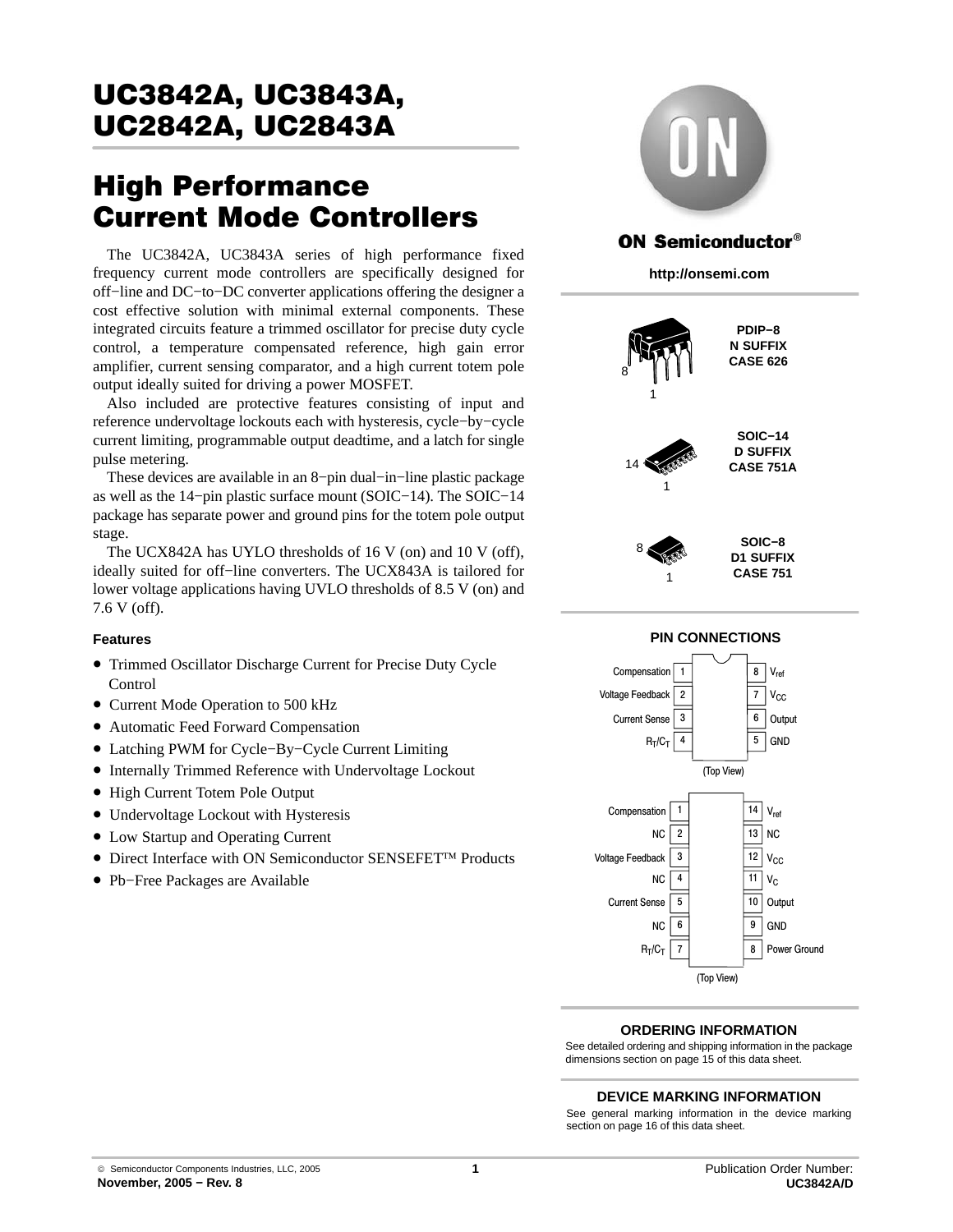

Pin numbers in parenthesis are for the D suffix SOIC−14 package.

**Figure 1. Simplified Block Diagram**

#### **MAXIMUM RATINGS**

| Rating                                                                                                                                                                                                                                                                                                                    | Symbol                                               | Value                         | Unit                    |
|---------------------------------------------------------------------------------------------------------------------------------------------------------------------------------------------------------------------------------------------------------------------------------------------------------------------------|------------------------------------------------------|-------------------------------|-------------------------|
| Bias and Driver Voltages (Zero Series Impedance, see also Total Device spec)                                                                                                                                                                                                                                              | $V_{CC}$ , $V_{C}$                                   | 30                            | $\vee$                  |
| <b>Total Power Supply and Zener Current</b>                                                                                                                                                                                                                                                                               | $(l_{CC} + l_Z)$                                     | 30                            | mA                      |
| Output Current, Source or Sink (Note 1)                                                                                                                                                                                                                                                                                   | <sup>l</sup> o                                       | 1.0                           | A                       |
| Output Energy (Capacitive Load per Cycle)                                                                                                                                                                                                                                                                                 | W                                                    | 5.0                           | μJ                      |
| Current Sense and Voltage Feedback Inputs                                                                                                                                                                                                                                                                                 | $V_{\text{in}}$                                      | $-0.3$ to $+5.5$              | V                       |
| Error Amp Output Sink Current                                                                                                                                                                                                                                                                                             | Ιo                                                   | 10                            | mA                      |
| Power Dissipation and Thermal Characteristics<br>D Suffix, Plastic Package<br>Maximum Power Dissipation $\circledR$ T <sub>A</sub> = 25°C<br>Thermal Resistance, Junction-to-Air<br>N Suffix, Plastic Package<br>Maximum Power Dissipation $\textcircled{2}$ T <sub>A</sub> = 25°C<br>Thermal Resistance, Junction-to-Air | $P_D$<br>$R_{\theta JA}$<br>$P_D$<br>$R_{\theta JA}$ | 862<br>145<br>1.25<br>100     | mW<br>°C/W<br>W<br>°C/W |
| <b>Operating Junction Temperature</b>                                                                                                                                                                                                                                                                                     | T」                                                   | $+150$                        | $^{\circ}C$             |
| <b>Operating Ambient Temperature</b><br>UC3842A, UC3843A<br>UC2842A, UC2843A                                                                                                                                                                                                                                              | $T_A$                                                | $0 to + 70$<br>$-25$ to $+85$ | $^{\circ}$ C            |
| Storage Temperature Range                                                                                                                                                                                                                                                                                                 | $T_{\text{stg}}$                                     | $-65$ to $+150$               | $^{\circ}C$             |

Maximum ratings are those values beyond which device damage can occur. Maximum ratings applied to the device are individual stress limit values (not normal operating conditions) and are not valid simultaneously. If these limits are exceeded, device functional operation is not implied, damage may occur and reliability may be affected.

1. Maximum Package power dissipation limits must be observed.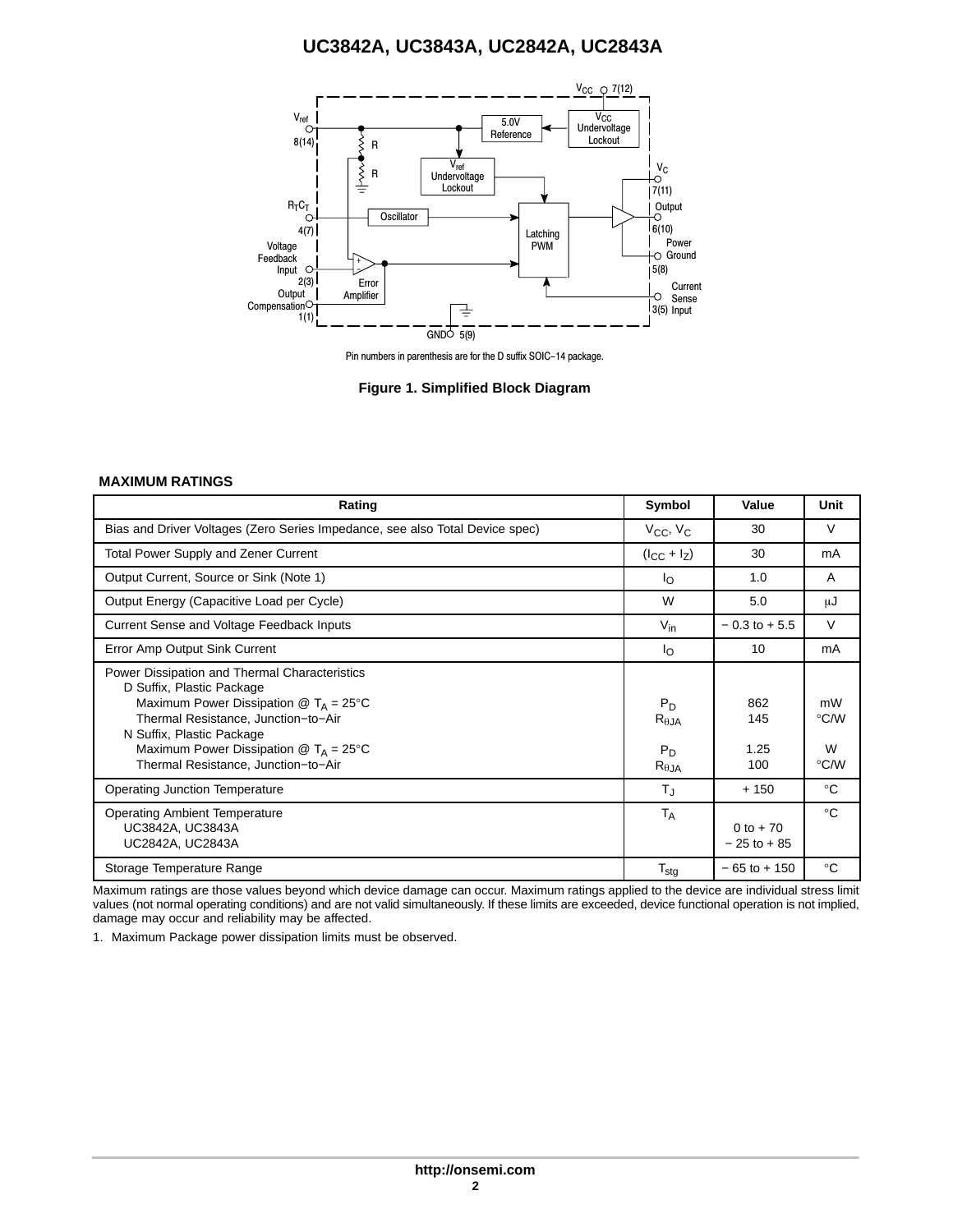## **ELECTRICAL CHARACTERISTICS** (V<sub>CC</sub> = 15 V, [Note 2],  $R_T$  = 10 k,  $C_T$  = 3.3 nF,  $T_A$  =  $T_{low}$  to  $T_{high}$  [Note 3],

unless otherwise noted.)

|                                                                                                                                                    |                                            |                          | <b>UC284XA</b>                 |                                   |                                 | <b>UC384XA</b>                 |                          |            |
|----------------------------------------------------------------------------------------------------------------------------------------------------|--------------------------------------------|--------------------------|--------------------------------|-----------------------------------|---------------------------------|--------------------------------|--------------------------|------------|
| <b>Characteristics</b>                                                                                                                             | Symbol                                     | Min                      | <b>Typ</b>                     | Max                               | Min                             | <b>Typ</b>                     | Max                      | Unit       |
| <b>REFERENCE SECTION</b>                                                                                                                           |                                            |                          |                                |                                   |                                 |                                |                          |            |
| Reference Output Voltage ( $IO = 1.0$ mA, $TJ = 25$ °C)                                                                                            | $V_{ref}$                                  | 4.95                     | 5.0                            | 5.05                              | 4.9                             | 5.0                            | 5.1                      | V          |
| Line Regulation ( $V_{CC}$ = 12 V to 25 V)                                                                                                         | Regline                                    | $\overline{a}$           | 2.0                            | 20                                | $\overline{a}$                  | 2.0                            | 20                       | mV         |
| Load Regulation ( $IO = 1.0$ mA to 20 mA)                                                                                                          | Reg <sub>load</sub>                        | $\overline{\phantom{0}}$ | 3.0                            | 25                                | $\overline{\phantom{0}}$        | 3.0                            | 25                       | mV         |
| <b>Temperature Stability</b>                                                                                                                       | $T_S$                                      | $\qquad \qquad -$        | 0.2                            | $\qquad \qquad -$                 | $\overline{\phantom{0}}$        | 0.2                            |                          | mV/°C      |
| Total Output Variation over Line, Load, Temperature                                                                                                | $V_{ref}$                                  | 4.9                      | $\overline{\phantom{0}}$       | 5.1                               | 4.82                            | $\equiv$                       | 5.18                     | $\vee$     |
| Output Noise Voltage (f = 10 Hz to 10 kHz,<br>$T_{\rm J} = 25^{\circ}\text{C}$                                                                     | $V_n$                                      | $\qquad \qquad -$        | 50                             | $\overline{\phantom{0}}$          | $\qquad \qquad -$               | 50                             |                          | μV         |
| Long Term Stability ( $T_A = 125^{\circ}$ C for 1000 Hours)                                                                                        | S                                          | $\overline{\phantom{0}}$ | 5.0                            | $\equiv$                          | $\overline{\phantom{0}}$        | 5.0                            |                          | mV         |
| <b>Output Short Circuit Current</b>                                                                                                                | <b>I</b> sc                                | $-30$                    | $-85$                          | $-180$                            | $-30$                           | $-85$                          | $-180$                   | mA         |
| <b>OSCILLATOR SECTION</b>                                                                                                                          |                                            |                          |                                |                                   |                                 |                                |                          |            |
| Frequency<br>$T_{\text{J}} = 25^{\circ}C$<br>$T_A = T_{low}$ to $T_{high}$                                                                         | $f_{\rm osc}$                              | 47<br>46                 | 52<br>$\overline{\phantom{0}}$ | 57<br>60                          | 47<br>46                        | 52<br>$\overline{\phantom{0}}$ | 57<br>60                 | kHz        |
| Frequency Change with Voltage ( $V_{CC}$ = 12 V to 25 V)                                                                                           | $\Delta f_{\rm osc}/\Delta_V$              | $\overline{\phantom{0}}$ | 0.2                            | 1.0                               | $\overline{\phantom{0}}$        | 0.2                            | 1.0                      | %          |
| Frequency Change with Temperature<br>$T_A = T_{low}$ to $T_{high}$                                                                                 | $\Delta f_{\rm osc}/\Delta_T$              | $\overline{\phantom{0}}$ | 5.0                            | $\qquad \qquad -$                 | $\overline{\phantom{0}}$        | 5.0                            | $\equiv$                 | %          |
| Oscillator Voltage Swing (Peak-to-Peak)                                                                                                            | $V_{\text{osc}}$                           | $\overline{\phantom{0}}$ | 1.6                            | $\overline{\phantom{0}}$          | $\overline{\phantom{0}}$        | 1.6                            | $\overline{a}$           | $\vee$     |
| Discharge Current ( $V_{\text{osc}} = 2.0 V$ )<br>$T_{\rm J} = 25^{\circ}C$<br>$T_A = T_{low}$ to $T_{high}$                                       | ldischg                                    | 7.5<br>7.2               | 8.4                            | 9.3<br>9.5                        | 7.5<br>7.2                      | 8.4                            | 9.3<br>9.5               | mA         |
| <b>ERROR AMPLIFIER SECTION</b>                                                                                                                     |                                            |                          |                                |                                   |                                 |                                |                          |            |
| Voltage Feedback Input ( $VO = 2.5 V$ )                                                                                                            | V <sub>FB</sub>                            | 2.45                     | 2.5                            | 2.55                              | 2.42                            | 2.5                            | 2.58                     | V          |
| Input Bias Current ( $V_{FB}$ = 2.7 V)                                                                                                             | $I_{IB}$                                   | $\overline{a}$           | $-0.1$                         | $-1.0$                            | $\overline{\phantom{0}}$        | $-0.1$                         | $-2.0$                   | μA         |
| Open Loop Voltage Gain ( $VO = 2.0$ V to 4.0 V)                                                                                                    | A <sub>VOL</sub>                           | 65                       | 90                             | $\overline{\phantom{0}}$          | 65                              | 90                             | $\overline{\phantom{0}}$ | dB         |
| Unity Gain Bandwidth $(T_1 = 25^{\circ}C)$                                                                                                         | <b>BW</b>                                  | 0.7                      | 1.0                            | $\equiv$                          | 0.7                             | 1.0                            | $\equiv$                 | <b>MHz</b> |
| Power Supply Rejection Ratio ( $V_{CC}$ = 12 V to 25 V)                                                                                            | <b>PSRR</b>                                | 60                       | 70                             | $\equiv$                          | 60                              | 70                             | $\overline{\phantom{0}}$ | dB         |
| <b>Output Current</b><br>Sink ( $V_{\text{O}}$ = 1.1 V, $V_{\text{FB}}$ = 2.7 V)<br>Source ( $V_{\Omega}$ = 5.0 V, $V_{\text{FB}}$ = 2.3 V)        | $I_{\textsf{Sink}}$<br>I <sub>Source</sub> | 2.0<br>$-0.5$            | 12<br>$-1.0$                   | $\overline{\phantom{0}}$<br>$\!-$ | 2.0<br>$-0.5$                   | 12<br>$-1.0$                   | $\overline{\phantom{0}}$ | mA         |
| <b>Output Voltage Swing</b><br>High State ( $R_L$ = 15 k to ground, $V_{FB}$ = 2.3 V)<br>Low State ( $R_L$ = 15 k to $V_{ref}$ , $V_{FB}$ = 2.7 V) | V <sub>OH</sub><br>$V_{OL}$                | 5.0                      | 6.2<br>0.8                     | 1.1                               | 5.0<br>$\overline{\phantom{0}}$ | 6.2<br>0.8                     | 1.1                      | V          |

2. Adjust V<sub>CC</sub> above the Startup threshold before setting to 15 V.<br>3. Low duty cycle pulse techniques are used during test to maintain junction temperature as close to ambient as possible.

 $T_{\textsf{low}}$ = 0°C for UC3842A, UC3843A  $-25^{\circ}$ C for UC2842A, UC2842A, UC2842A, UC2842A, UC2843A  $+85^{\circ}$ C for UC2842A, UC2843A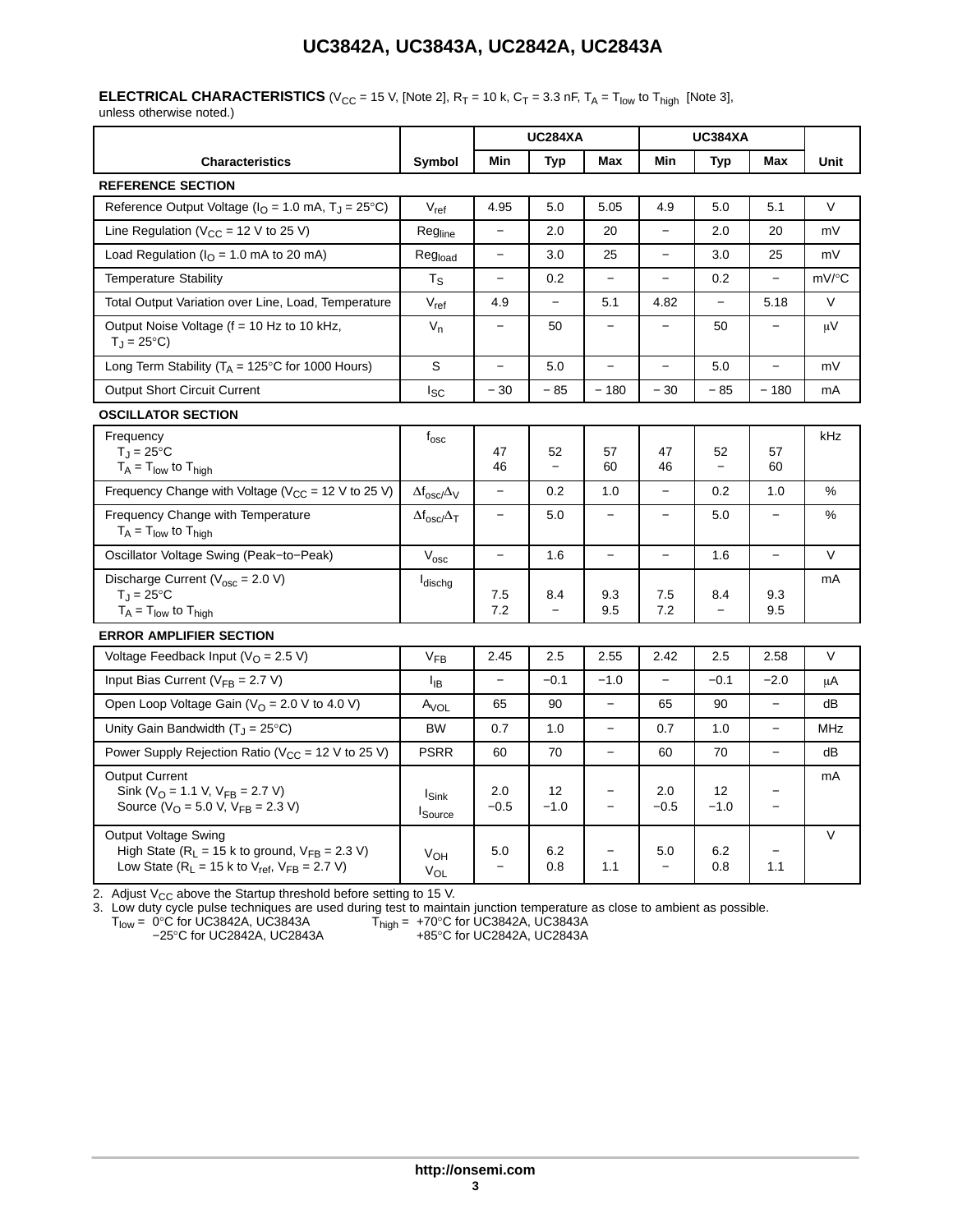#### **ELECTRICAL CHARACTERISTICS** (V<sub>CC</sub> = 15 V, [Note 4],  $R_T$  = 10 k,  $C_T$  = 3.3 nF,  $T_A$  =  $T_{low}$  to  $T_{high}$  [Note 5],

unless otherwise noted.)

|                                                                                                                                                                                                   |                                          | <b>UC284XA</b>                |                                |                                                      | <b>UC384XA</b>                |                                |                                                             |         |
|---------------------------------------------------------------------------------------------------------------------------------------------------------------------------------------------------|------------------------------------------|-------------------------------|--------------------------------|------------------------------------------------------|-------------------------------|--------------------------------|-------------------------------------------------------------|---------|
| <b>Characteristics</b>                                                                                                                                                                            | Symbol                                   | Min                           | <b>Typ</b>                     | Max                                                  | Min                           | <b>Typ</b>                     | Max                                                         | Unit    |
| <b>CURRENT SENSE SECTION</b>                                                                                                                                                                      |                                          |                               |                                |                                                      |                               |                                |                                                             |         |
| Current Sense Input Voltage Gain (Notes 6 & 7)                                                                                                                                                    | $A_V$                                    | 2.85                          | 3.0                            | 3.15                                                 | 2.85                          | 3.0                            | 3.15                                                        | V/V     |
| Maximum Current Sense Input Threshold (Note 6)                                                                                                                                                    | $V_{th}$                                 | 0.9                           | 1.0                            | 1.1                                                  | 0.9                           | 1.0                            | 1.1                                                         | $\vee$  |
| <b>Power Supply Rejection Ratio</b><br>$V_{CC}$ = 12 to 25 V (Note 6)                                                                                                                             | <b>PSRR</b>                              | $\qquad \qquad -$             | 70                             | $\overline{\phantom{0}}$                             | $\qquad \qquad -$             | 70                             |                                                             | dB      |
| Input Bias Current                                                                                                                                                                                | $I_{IB}$                                 |                               | $-2.0$                         | $-10$                                                |                               | $-2.0$                         | $-10$                                                       | $\mu$ A |
| Propagation Delay (Current Sense Input to Output)                                                                                                                                                 | t <sub>PLH(in/out)</sub>                 | $\equiv$                      | 150                            | 300                                                  | $\overline{\phantom{0}}$      | 150                            | 300                                                         | ns      |
| <b>OUTPUT SECTION</b>                                                                                                                                                                             |                                          |                               |                                |                                                      |                               |                                |                                                             |         |
| Output Voltage<br>Low State $(l_{\text{Sink}} = 20 \text{ mA})$<br>$(l_{\text{Sink}} = 200 \text{ mA})$<br>High State $(l_{\text{Sink}} = 20 \text{ mA})$<br>$(l_{\text{Sink}} = 200 \text{ mA})$ | $V_{OL}$<br>VOH                          | $\qquad \qquad -$<br>13<br>12 | 0.1<br>1.6<br>13.5<br>13.4     | 0.4<br>2.2<br>$\qquad \qquad -$<br>$\qquad \qquad -$ | $\qquad \qquad -$<br>13<br>12 | 0.1<br>1.6<br>13.5<br>13.4     | 0.4<br>2.2<br>$\qquad \qquad -$<br>$\overline{\phantom{0}}$ | V       |
| Output Voltage with UVLO Activated<br>$V_{CC}$ = 6.0 V, $I_{Sink}$ = 1.0 mA                                                                                                                       | V <sub>OL(UVLO)</sub>                    | $\equiv$                      | 0.1                            | 1.1                                                  | $\qquad \qquad -$             | 0.1                            | 1.1                                                         | $\vee$  |
| Output Voltage Rise Time ( $C_L = 1.0$ nF, $T_J = 25^{\circ}C$ )                                                                                                                                  | $t_r$                                    |                               | 50                             | 150                                                  |                               | 50                             | 150                                                         | ns      |
| Output Voltage Fall Time ( $C_L$ = 1.0 nF, $T_J$ = 25°C)                                                                                                                                          | tf                                       |                               | 50                             | 150                                                  | $\equiv$                      | 50                             | 150                                                         | ns      |
| <b>UNDERVOLTAGE LOCKOUT SECTION</b>                                                                                                                                                               |                                          |                               |                                |                                                      |                               |                                |                                                             |         |
| Startup Threshold<br><b>UCX842A</b><br><b>UCX843A</b>                                                                                                                                             | $V_{th}$                                 | 15<br>7.8                     | 16<br>8.4                      | 17<br>9.0                                            | 14.5<br>7.8                   | 16<br>8.4                      | 17.5<br>9.0                                                 | V       |
| Minimum Operating Voltage After Turn-On<br><b>UCX842A</b><br><b>UCX843A</b>                                                                                                                       | $V_{CC(min)}$                            | 9.0<br>7.0                    | 10<br>7.6                      | 11<br>8.2                                            | 8.5<br>7.0                    | 10<br>7.6                      | 11.5<br>8.2                                                 | $\vee$  |
| <b>PWM SECTION</b>                                                                                                                                                                                |                                          |                               |                                |                                                      |                               |                                |                                                             |         |
| Duty Cycle<br>Maximum<br>Minimum                                                                                                                                                                  | $\mathtt{DC}_{\text{max}}$<br>$DC_{min}$ | 94                            | 96<br>$\overline{\phantom{0}}$ | $\qquad \qquad -$<br>$\Omega$                        | 94                            | 96<br>$\overline{\phantom{0}}$ | $\Omega$                                                    | %       |
| <b>TOTAL DEVICE</b>                                                                                                                                                                               |                                          |                               |                                |                                                      |                               |                                |                                                             |         |
| Power Supply Current (Note 4)<br>Startup:<br>$(V_{CC} = 6.5 V$ for UCX843A,<br>14 V for UCX842A) Operating                                                                                        | $I_{\rm CC}$                             |                               | 0.5<br>12                      | 1.0<br>17                                            | $\qquad \qquad -$             | 0.5<br>12                      | 1.0<br>17                                                   | mA      |
| Power Supply Zener Voltage ( $I_{CC}$ = 25 mA)                                                                                                                                                    | $V_{Z}$                                  | 30                            | 36                             | $\overline{\phantom{0}}$                             | 30                            | 36                             |                                                             | $\vee$  |

4. Adjust  $V_{CC}$  above the Startup threshold before setting to 15 V.

5. Low duty cycle pulse techniques are used during test to maintain junction temperature as close to ambient as possible.

 $\rm T_{low}$ = 0°C for UC3842A, UC3843A  $\rm -25^{\circ}C$  for UC2842A, UC2842A, UC2842A, UC2842A, UC2843A  $\rm +85^{\circ}C$  for UC2842A, UC2843A

6. This parameter is measured at the latch trip point with  $V_{FB} = 0$  V.

7. Comparator gain is defined as:  $A_V \frac{\Delta V}{\Delta V}$  Output Compensation V Current Sense Input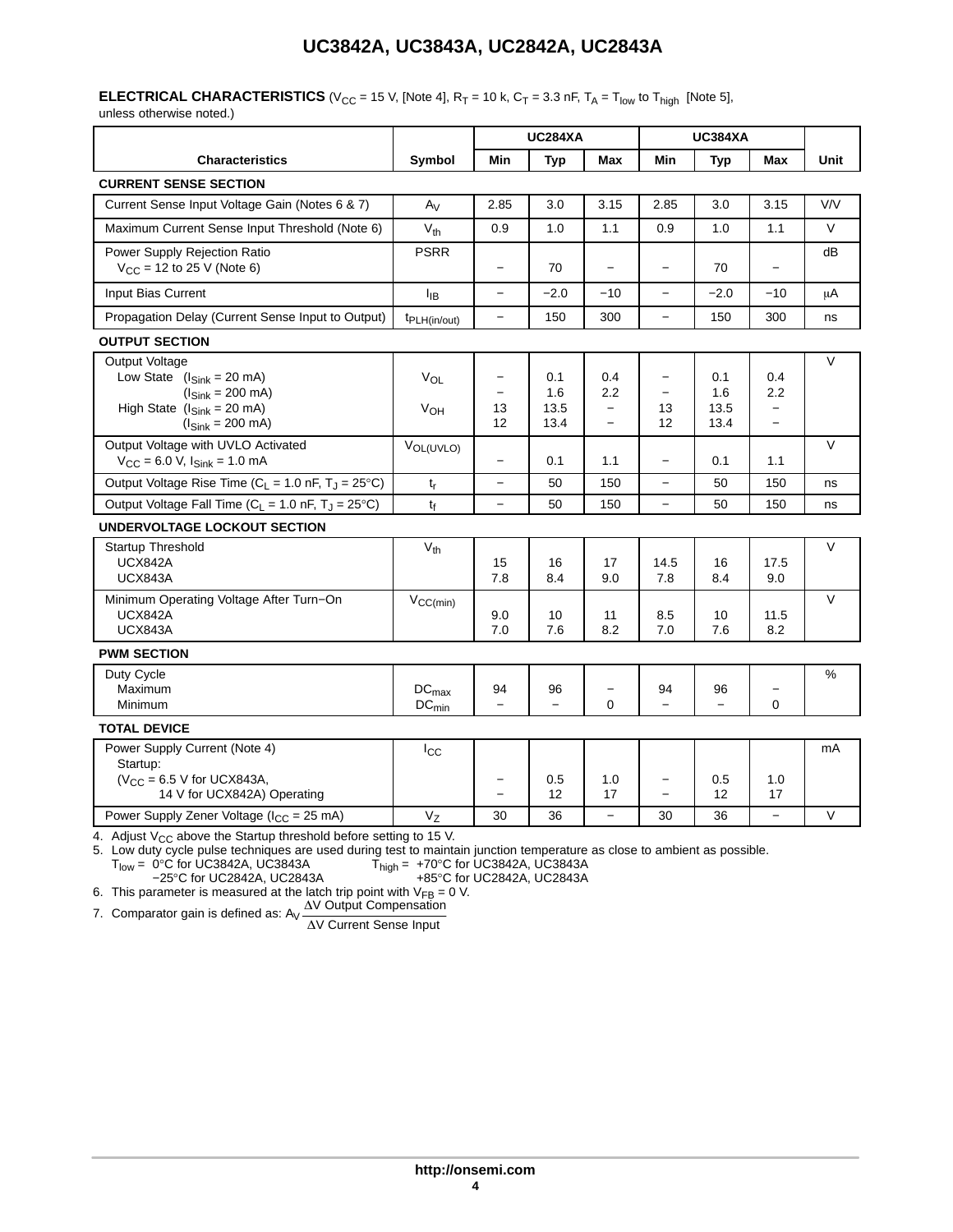<span id="page-4-0"></span>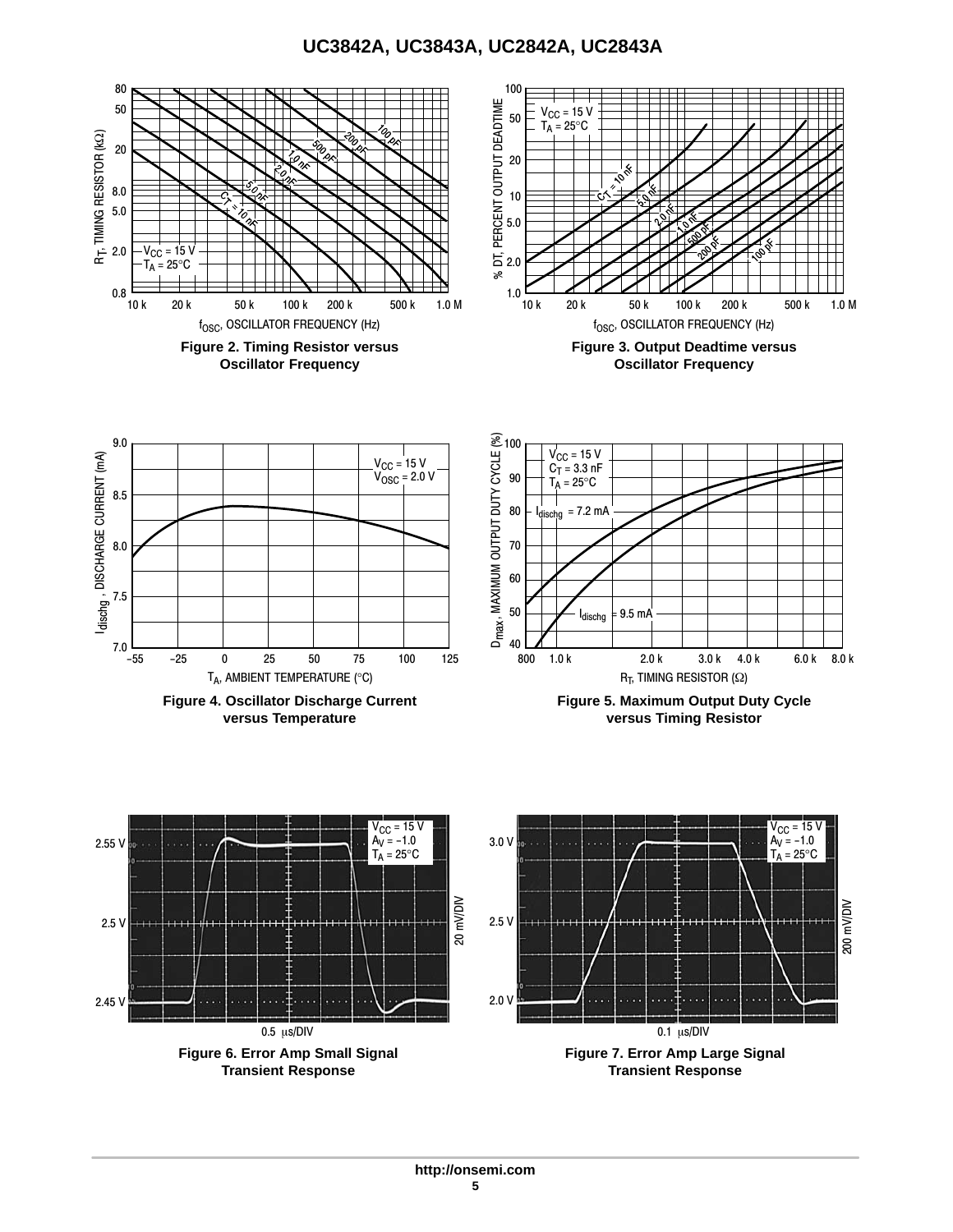<span id="page-5-0"></span>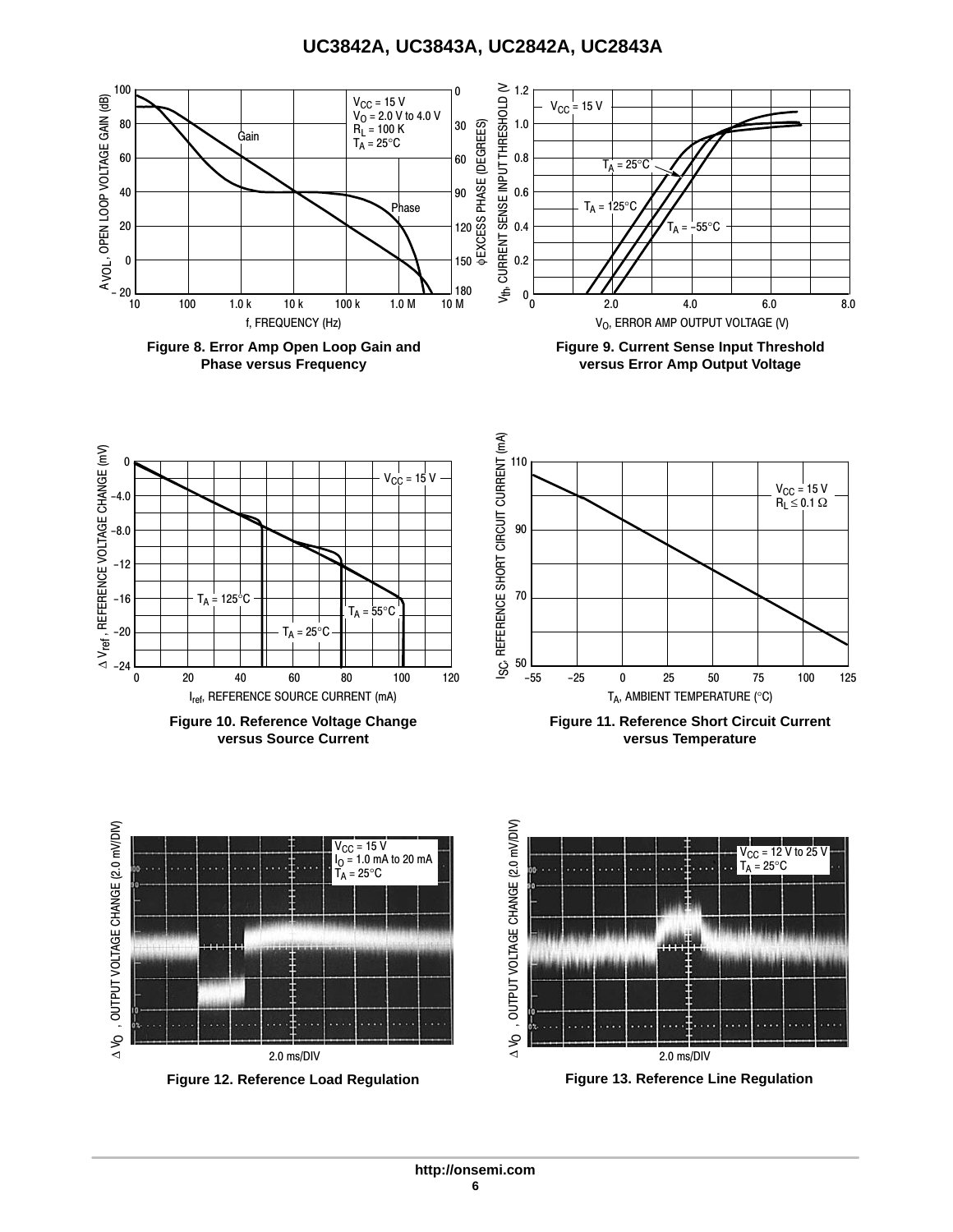

**Figure 14. Output Saturation Voltage versus Load Current**



**Figure 15. Output Waveform**



**Supply Voltage**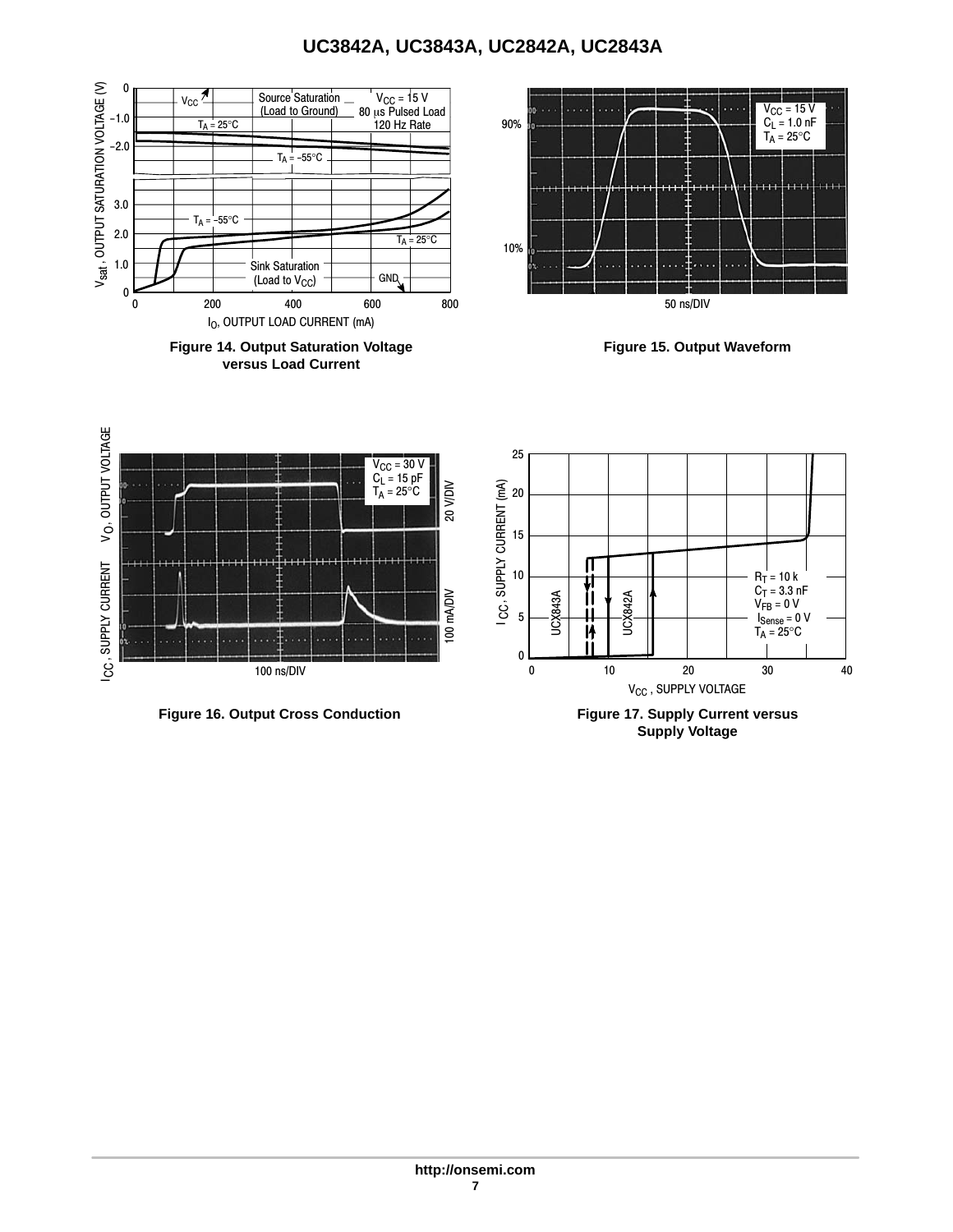<span id="page-7-0"></span>

Pin numbers in parenthesis are for the D suffix SOIC−14 package.

**Figure 18. Representative Block Diagram**



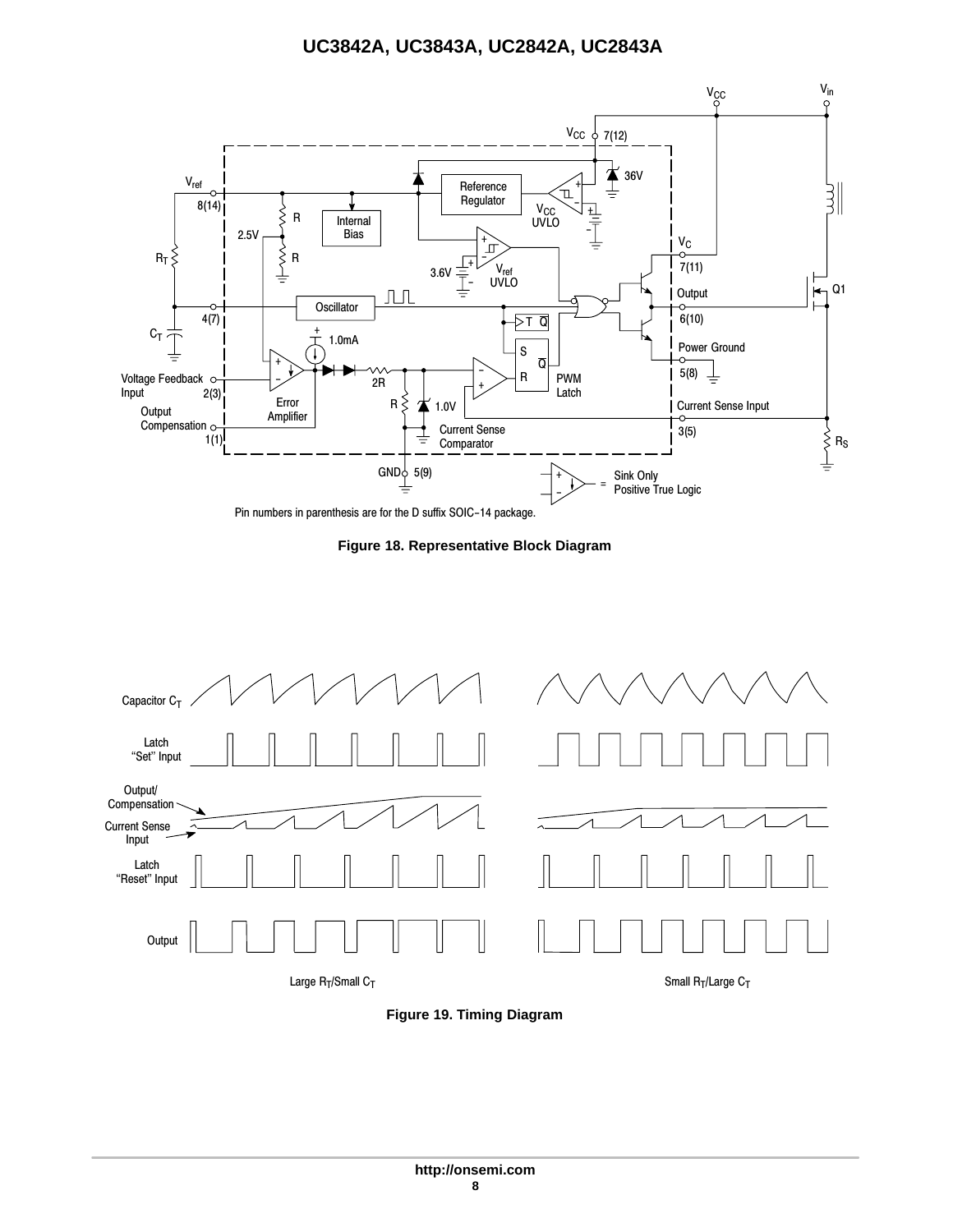#### **OPERATING DESCRIPTION**

The UC3842A, UC3843A series are high performance, fixed frequency, current mode controllers. They are specifically designed for Off−Line and DC−to−DC converter applications offering the designer a cost effective solution with minimal external components. A representative block diagram is shown in Figure [18.](#page-7-0)

#### **Oscillator**

The oscillator frequency is programmed by the values selected for the timing components  $R_T$  and  $C_T$ . Capacitor  $C_T$ is charged from the 5.0 V reference through resistor  $R_T$  to approximately 2.8 V and discharged to 1.2 V by an internal current sink. During the discharge of  $C_T$ , the oscillator generates and internal blanking pulse that holds the center input of the NOR gate high. This causes the Output to be in a low state, thus producing a controlled amount of output deadtime. Figure [2](#page-4-0) shows  $R_T$  versus Oscillator Frequency and Figure [3,](#page-4-0) Output Deadtime versus Frequency, both for given values of  $C_T$ . Note that many values of  $R_T$  and  $C_T$  will give the same oscillator frequency but only one combination will yield a specific output deadtime at a given frequency. The oscillator thresholds are temperature compensated, and the discharge current is trimmed and guaranteed to within  $\pm 10\%$  at T<sub>J</sub> = 25°C. These internal circuit refinements minimize variations of oscillator frequency and maximum output duty cycle. The results are shown in Figures [4](#page-4-0) and [5](#page-4-0).

In many noise sensitive applications it may be desirable to frequency−lock the converter to an external system clock. This can be accomplished by applying a clock signal to the circuit shown in Figure [21](#page-11-0). For reliable locking, the free−running oscillator frequency should be set about 10% less than the clock frequency. A method for multi unit synchronization is shown in Figure [22](#page-11-0). By tailoring the clock waveform, accurate Output duty cycle clamping can be achieved.

#### **Error Amplifier**

A fully compensated Error Amplifier with access to the inverting input and output is provided. It features a typical dc voltage gain of 90 dB, and a unity gain bandwidth of 1.0 MHz with 57 degrees of phase margin (Figure [8\)](#page-5-0). The noninverting input is internally biased at 2.5 V and is not pinned out. The converter output voltage is typically divided down and monitored by the inverting input. The maximum input bias current is -2.0 µA which can cause an output voltage error that is equal to the product of the input bias current and the equivalent input divider source resistance.

The Error Amp Output (Pin 1) is provide for external loop compensation (Figure [31\)](#page-12-0). The output voltage is offset by two diode drops ( $\approx 1.4$  V) and divided by three before it connects to the inverting input of the Current Sense Comparator. This guarantees that no drive pulses appear at the Output (Pin 6) when Pin 1 is at its lowest state  $(V_{OL})$ . This occurs when the power supply is operating and the load is removed, or at the beginning of a soft−start interval (Figures [24](#page-11-0), [25\)](#page-11-0). The Error Amp minimum feedback resistance is limited by the amplifier's source current  $(0.5 \text{ mA})$  and the required output voltage  $(\text{V}_{OH})$  to reach the comparator's 1.0 V clamp level:

$$
R_{f(min)} \approx \frac{3.0 (1.0 V) + 1.4 V}{0.5 mA} = 8800 \Omega
$$

#### **Current Sense Comparator and PWM Latch**

The UC3842A, UC3843A operate as a current mode controller, whereby output switch conduction is initiated by the oscillator and terminated when the peak inductor current reaches the threshold level established by the Error Amplifier Output/Compensation (Pin 1). Thus the error signal controls the peak inductor current on a cycle−by−cycle basis. The current Sense Comparator PWM Latch configuration used ensures that only a single pulse appears at the Output during any given oscillator cycle. The inductor current is converted to a voltage by inserting the ground referenced sense resistor  $R<sub>S</sub>$  in series with the source of output switch Q1. This voltage is monitored by the Current Sense Input (Pin 3) and compared a level derived from the Error Amp Output. The peak inductor current under normal operating conditions is controlled by the voltage at pin 1 where:

$$
I_{pk} = \frac{V_{(Pin\ 1)} - 1.4\ V}{3\ R_{S}}
$$

Abnormal operating conditions occur when the power supply output is overloaded or if output voltage sensing is lost. Under these conditions, the Current Sense Comparator threshold will be internally clamped to 1.0 V. Therefore the maximum peak switch current is:

$$
I_{\rm pk(max)} = \frac{1.0 \text{ V}}{R_{\rm S}}
$$

When designing a high power switching regulator it becomes desirable to reduce the internal clamp voltage in order to keep the power dissipation of  $R<sub>S</sub>$  to a reasonable level. A simple method to adjust this voltage is shown in Figure [23.](#page-11-0) The two external diodes are used to compensate the internal diodes yielding a constant clamp voltage over temperature. Erratic operation due to noise pickup can result if there is an excessive reduction of the  $I_{\text{pk(max)}}$  clamp voltage.

A narrow spike on the leading edge of the current waveform can usually be observed and may cause the power supply to exhibit an instability when the output is lightly loaded. This spike is due to the power transformer interwinding capacitance and output rectifier recovery time. The addition of an RC filter on the Current Sense Input with a time constant that approximates the spike duration will usually eliminate the instability; refer to Figure [27.](#page-12-0)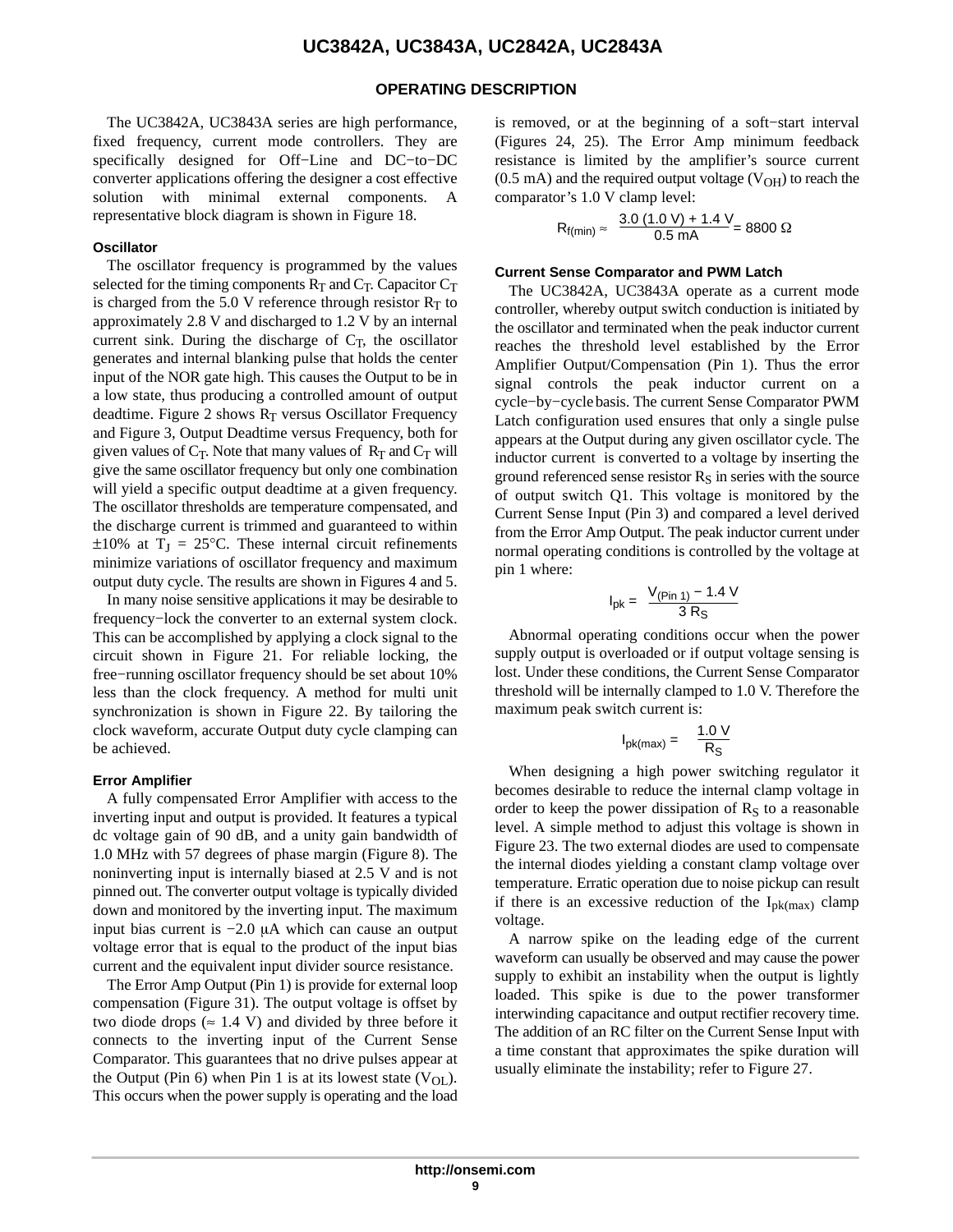| Pin            |                |                      |                                                                                                                                                                                                                                |
|----------------|----------------|----------------------|--------------------------------------------------------------------------------------------------------------------------------------------------------------------------------------------------------------------------------|
| 8-Pin          | $14-Pin$       | <b>Function</b>      | <b>Description</b>                                                                                                                                                                                                             |
| 1              | 1              | Compensation         | This pin is Error Amplifier output and is made available for loop compensation.                                                                                                                                                |
| 2              | 3              | Voltage<br>Feedback  | This is the inverting input of the Error Amplifier. It is normally connected to the switching pow-<br>er supply output through a resistor divider.                                                                             |
| 3              | 5              | <b>Current Sense</b> | A voltage proportional to inductor current is connected to this input. The PWM uses this infor-<br>mation to terminate the output switch conduction.                                                                           |
| 4              | $\overline{7}$ | $R_T/C_T$            | The Oscillator frequency and maximum Output duty cycle are programmed by connecting<br>resistor $R_T$ to V <sub>ref</sub> and capacitor C <sub>T</sub> to ground. Operation to 500 kHz is possible.                            |
| 5              |                | <b>GND</b>           | This pin is the combined control circuitry and power ground (8-pin package only).                                                                                                                                              |
| 6              | 10             | Output               | This output directly drives the gate of a power MOSFET. Peak currents up to 1.0 A are<br>sourced and sunk by this pin.                                                                                                         |
| $\overline{7}$ | 12             | $V_{\rm CC}$         | This pin is the positive supply of the control IC.                                                                                                                                                                             |
| 8              | 14             | $V_{ref}$            | This is the reference output. It provides charging current for capacitor $C_T$ through<br>resistor $R_T$ .                                                                                                                     |
|                | 8              | Power Ground         | This pin is a separate power ground return (14–pin package only) that is connected back<br>to the power source. It is used to reduce the effects of switching transient noise on the control<br>circuitry.                     |
|                | 11             | $V_C$                | The Output high state $(VOH)$ is set by the voltage applied to this pin (14–pin package only).<br>With a separate power source connection, it can reduce the effects of switching transient<br>noise on the control circuitry. |
|                | 9              | <b>GND</b>           | This pin is the control circuitry ground return (14-pin package only) and is connected back to<br>the power source ground.                                                                                                     |
|                | 2,4,6,13       | <b>NC</b>            | No connection (14-pin package only). These pins are not internally connected.                                                                                                                                                  |

#### **PIN FUNCTION DESCRIPTION**

#### **Undervoltage Lockout**

Two undervoltage lockout comparators have been incorporated to guarantee that the IC is fully functional before the output stage is enabled. The positive power supply terminal  $(V_{CC})$  and the reference output  $(V_{ref})$  are each monitored by separate comparators. Each has built−in hysteresis to prevent erratic output behavior as their respective thresholds are crossed. The  $V_{CC}$  comparator upper and lower thresholds are 16 V/10 V for the UCX842A, and 8.4 V/7.6 V for the UCX843A. The  $V_{ref}$  comparator upper and lower thresholds are 3.6V/3.4 V. The large hysteresis and low startup current of the UCX842A makes it ideally suited in off−line converter applications where efficient bootstrap startup techniques are required (Figure [34\)](#page-13-0). The UCX843A is intended for lower voltage dc to dc converter applications. A 36 V zener is connected as a shunt regulator form  $V_{CC}$  to ground. Its purpose is to protect the IC from excessive voltage that can occur during system startup. The minimum operating voltage for the UCX842A is 11 V and 8.2 V for the UCX843A.

#### **Output**

These devices contain a single totem pole output stage that was specifically designed for direct drive of power MOSFETs. It is capable of up to  $\pm 1.0$  A peak drive current and has a typical rise and fall time of 50 ns with a 1.0 nF load. Additional internal circuitry has been added to keep the Output in a sinking mode whenever an undervoltage lockout is active. This characteristic eliminates the need for an external pull−down resistor.

The SOIC−14 surface mount package provides separate pins for  $V_C$  (output supply) and Power Ground. Proper implementation will significantly reduce the level of switching transient noise imposed on the control circuitry. This becomes particularly useful when reducing the  $I_{pk(max)}$ clamp level. The separate  $V_C$  supply input allows the designer added flexibility in tailoring the drive voltage independent of  $V_{CC}$ . A zener clamp is typically connected to this input when driving power MOSFETs in systems where  $V_{CC}$  is greater than 20 V. Figure [26](#page-11-0) shows proper power and control ground connections in a current sensing power MOSFET application.

#### **Reference**

The 5.0 V bandgap reference is trimmed to  $\pm 1.0\%$ tolerance at  $T_J = 25^{\circ}C$  on the UC284XA, and  $\pm$  2.0% on the UC384XA. Its primary purpose is to supply charging current to the oscillator timing capacitor. The reference has short circuit protection and is capable of providing in excess of 20 mA for powering additional control system circuitry.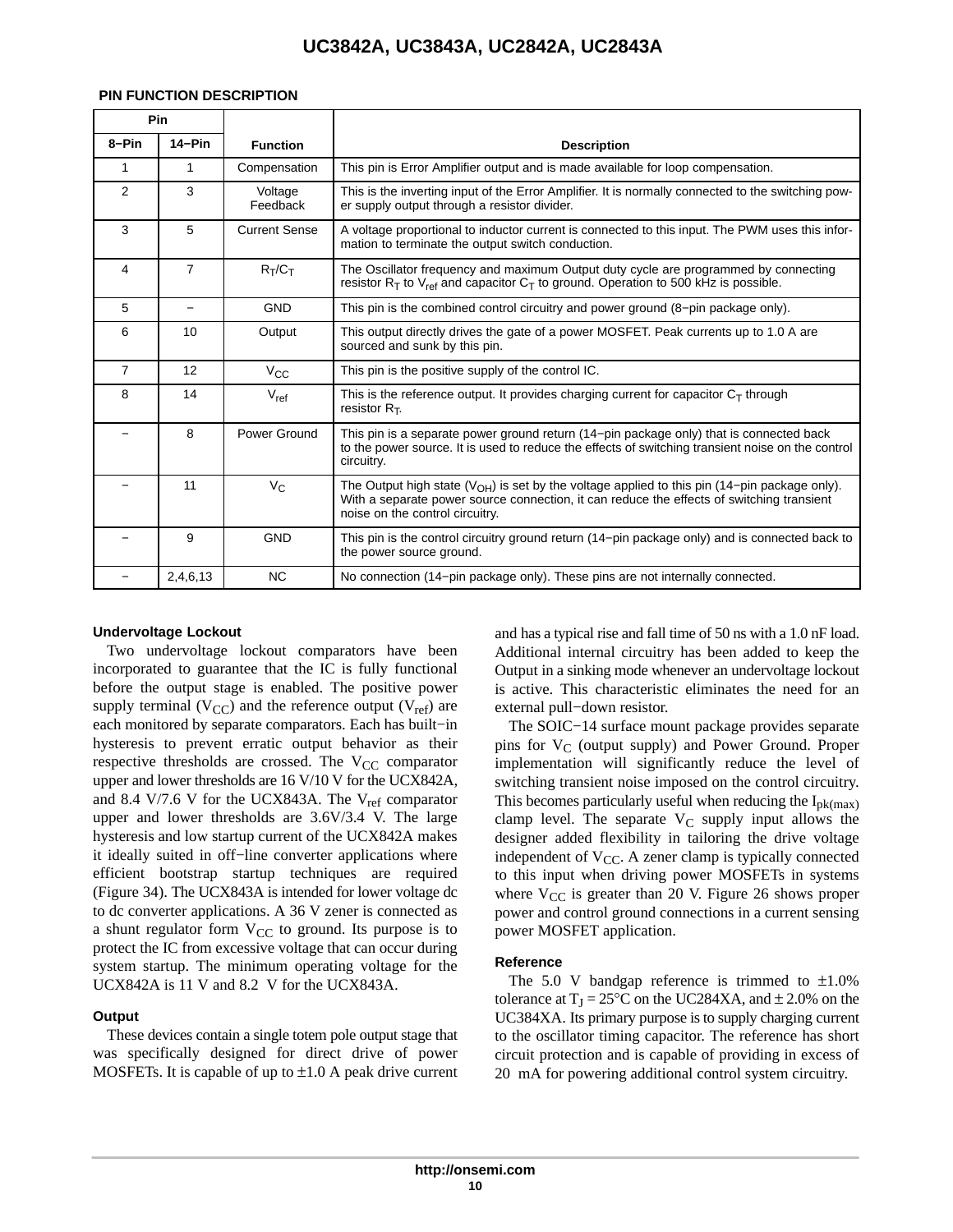#### **DESIGN CONSIDERATIONS**

**Do not attempt to construct the converter on wire−wrap or plug−in prototype boards.** High Frequency circuit layout techniques are imperative to prevent pulse width jitter. This is usually caused by excessive noise pick−up imposed on the Current Sense or Voltage Feedback inputs. Noise immunity can be improved by lowering circuit impedances at these points. The printed circuit layout should contain a ground plane with low−current signal and high−current switch and output grounds returning on separate paths back to the input filter capacitor. Ceramic bypass capacitors (0.1  $\mu$ F) connected directly to V<sub>CC</sub>, V<sub>C</sub>, and V<sub>ref</sub> may be required depending upon circuit layout. This provides a low impedance path for filtering the high frequency noise. All high current loops should be kept as short as possible using heavy copper runs to minimize radiated EMI. The Error Amp compensation circuitry and the converter output voltage divider should be located close to the IC and as far as possible from the power switch and other noise generating components.

Current mode converters can exhibit subharmonic oscillations when operating at a duty cycle greater than 50% with continuous inductor current. This instability is independent of the regulators closed−loop characteristics and is caused by the simultaneous operating conditions of fixed frequency and peak current detecting. Figure 20A shows the phenomenon graphically. At  $t_0$ , switch conduction begins, causing the inductor current to rise at a slope of  $m_1$ . This slope is a function of the input voltage divided by the inductance. At  $t_1$ , the Current Sense Input reaches the threshold established by the control voltage. This causes the switch to turn off and the current to decay at a slope of  $m_2$  until the next oscillator cycle. The unstable condition can be shown if a perturbation is added to the control voltage, resulting in a small  $\Delta I$  (dashed line). With a fixed oscillator period, the current decay time is reduced, and the minimum current at switch turn–on  $(t<sub>2</sub>)$  is increased by  $\Delta I + \Delta I$  m2/m1. The minimum current at the next cycle (t<sub>3</sub>) decreases to  $(\Delta I + \Delta I \text{ m}/m_1)$  (m<sub>2</sub>/m<sub>1</sub>). This perturbation is multiplied by  $m_2.m_1$  on each succeeding cycle, alternately increasing and decreasing the inductor current at switch turn−on. Several oscillator cycles may be required before the inductor current reaches zero causing the process to commence again. If  $m_2/m_1$  is greater than 1, the converter will be unstable. Figure 20B shows that by adding an artificial ramp that is synchronized with the PWM clock to the control voltage, the  $\Delta I$  perturbation will decrease to zero on succeeding cycles. This compensation ramp  $(m<sub>3</sub>)$  must have a slope equal to or slightly greater than  $m_2/2$  for stability. With  $m_2/2$  slope compensation, the average inductor current follows the control voltage yielding true current mode operation. The compensating ramp can be derived from the oscillator and added to either the Voltage Feedback or Current Sense inputs (Figure [33\)](#page-13-0).



**Figure 20. Continuous Current Waveforms**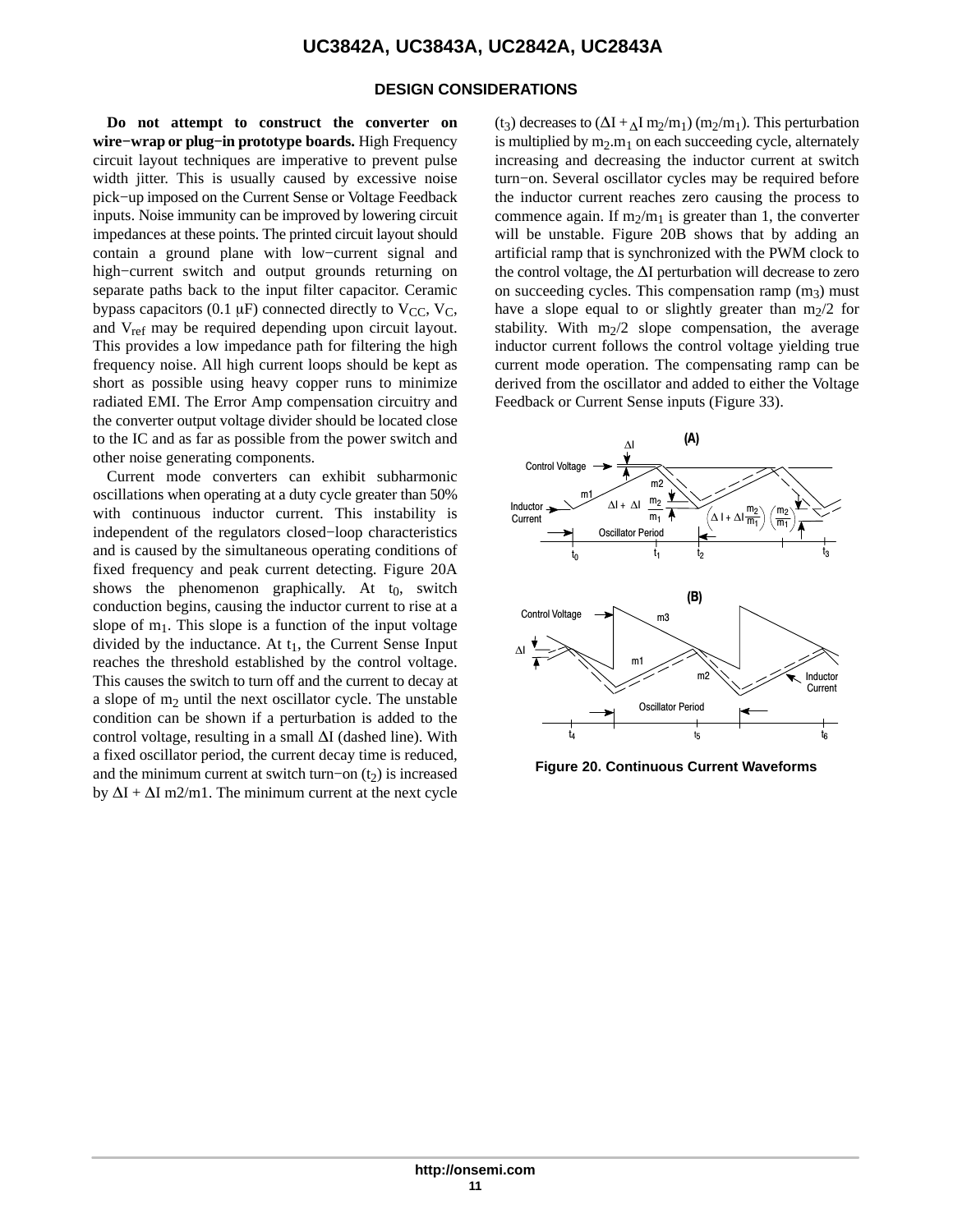<span id="page-11-0"></span>

The diode clamp is required if the Sync amplitude is large enough to cause the bottom side of CT to go more than 300 mV below ground.





**Figure 23. Adjustable Reduction of Clamp Level Figure 24. Soft−Start Circuit**







**Figure 21. External Clock Synchronization Figure 22. External Duty Cycle Clamp and Multi Unit Synchronization**





Virtually lossless current sensing can be achieved with the implementation of a SENSEFET power switch. For proper operation during over current conditions, a reduction of the Ipk(max) clamp level must be implemented. Refer to Figures 23 and 25.

#### **Figure 26. Current Sensing Power MOSFET**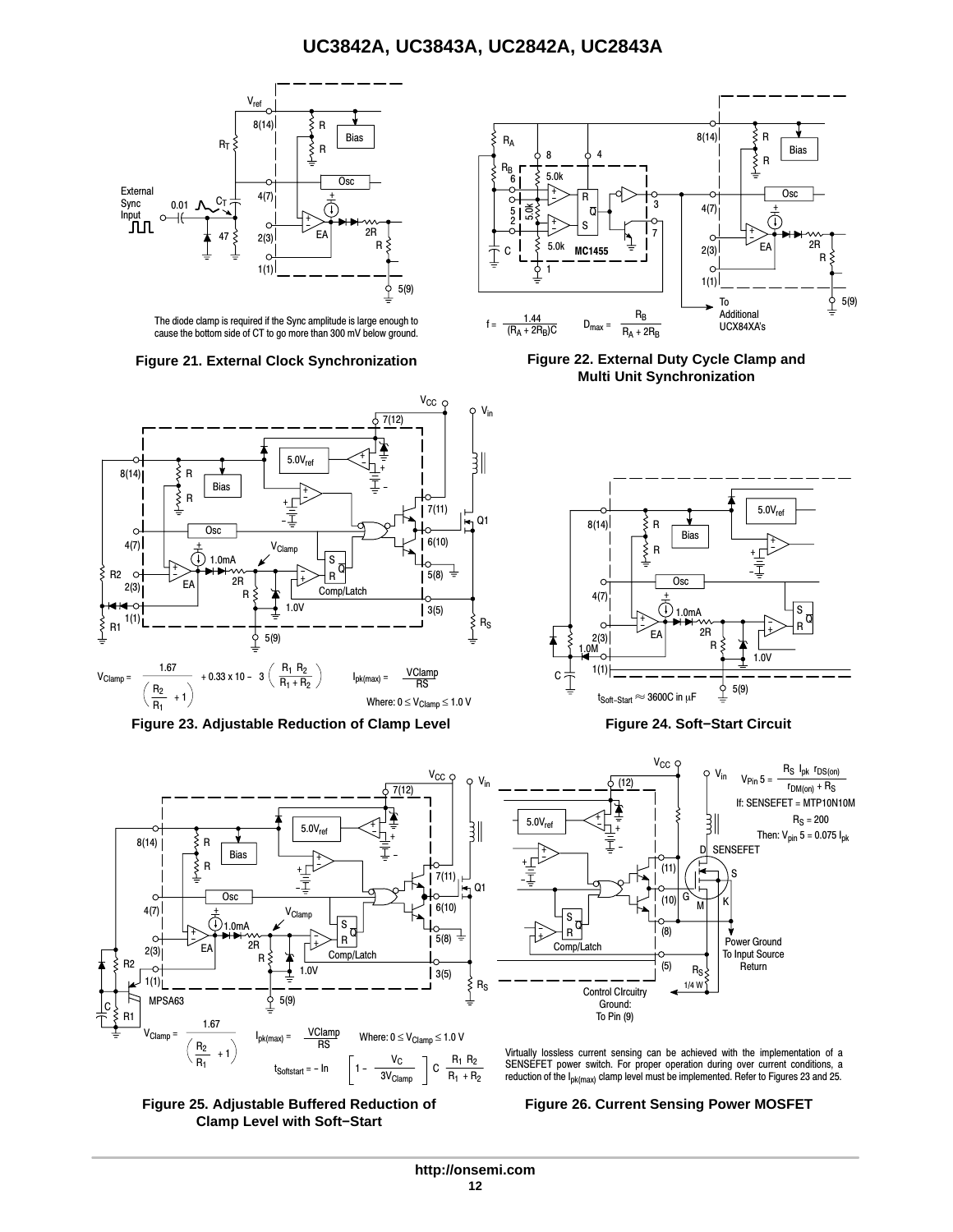<span id="page-12-0"></span>

The addition of the RC filter will eliminate instability caused by the leading edge spike on the current waveform.

### **Figure 27. Current Waveform Spike Suppression Figure 28. MOSFET Parasitic Oscillations**



The totem−pole output can furnish negative base current for enhanced transistor turn−off, with the addition of capacitor C1.

#### **Figure 29. Bipolar Transistor Drive Figure 30. Isolated MOSFET Drive**



The MCR101 SCR must be selected for a holding of less than 0.5 mA at T<sub>A(min)</sub>.<br>The simple two transistor circuit can be used in place of the SCR as shown. All resistors are 10 k.



Series gate resistor  $R_q$  will damp any high frequency parasitic oscillations caused by the MOSFET input capacitance and any series wiring inductance in the gate−source circuit.





Error Amp compensation circuit for stabilizing any current−mode topology except for boost and flyback converters operating with continuous inductor current.



Error Amp compensation circuit for stabilizing current−mode boost and flyback topologies operating with continuous inductor current.

#### **Figure 31. Latched Shutdown Figure 32. Error Amplifier Compensation**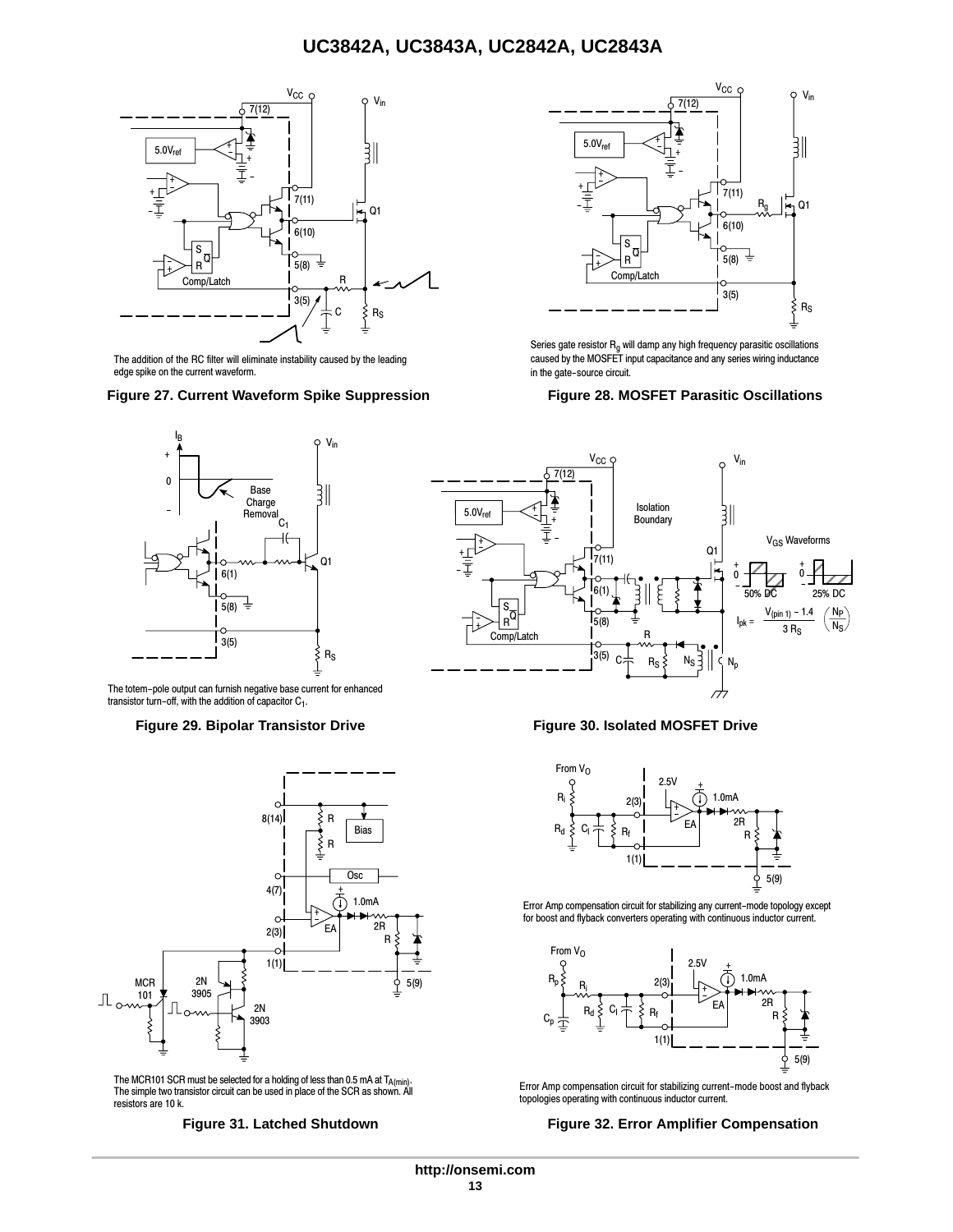<span id="page-13-0"></span>

The buffered oscillator ramp can be resistively summed with either the voltage feedback or current sense inputs to provide slope compensation.

**Figure 33. Slope Compensation**



**Figure 34. 27 Watt Off−Line Flyback Regulator**

Bobbin: Ferroxcube EC35PCB1 Gap  $\approx$  0.01" for a primary inductance of 1.0 mH

| <b>Test</b>                      | <b>Conditions</b>                                                                                  | <b>Results</b>                                                      |
|----------------------------------|----------------------------------------------------------------------------------------------------|---------------------------------------------------------------------|
| Line Regulation: 5.0 V<br>± 12 V | $V_{in}$ = 95 Vac to 130 Vac                                                                       | $\Delta$ = 50 mV or $\pm$ 0.5%<br>$\Lambda = 24$ mV or $\pm$ 0.1%   |
| Load Regulation: 5.0 V<br>± 12 V | $V_{in}$ = 115 Vac, $I_{out}$ = 1.0 A to 4.0 A<br>$V_{in}$ = 115 Vac, $I_{out}$ = 100 mA to 300 mA | $\Delta$ = 300 mV or $\pm$ 3.0%<br>$\Lambda$ = 60 mV or $\pm$ 0.25% |
| Output Ripple:<br>5.0V<br>± 12 V | $V_{in}$ = 115 Vac                                                                                 | 40 m $V_{\text{pp}}$<br>80 m $V_{\text{DD}}$                        |
| Efficiency                       | $V_{in}$ = 115 Vac                                                                                 | 70%                                                                 |

All outputs are at nominal load currents, unless otherwise noted.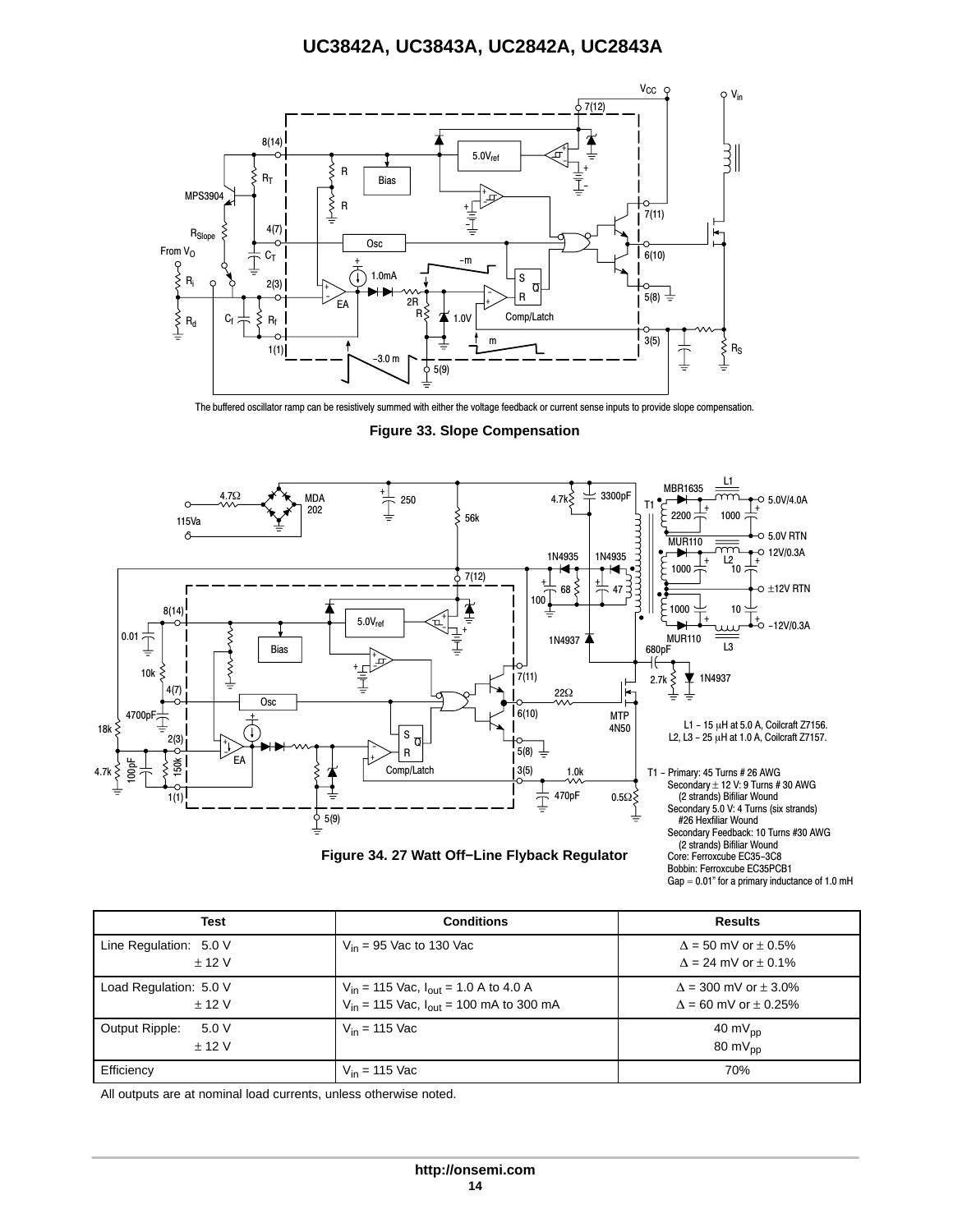#### <span id="page-14-0"></span>**ORDERING INFORMATION**

| <b>Device</b>     | <b>Operating Temperature Range</b> | Package                     | Shipping <sup><math>\dagger</math></sup> |
|-------------------|------------------------------------|-----------------------------|------------------------------------------|
| <b>UC3842AN</b>   |                                    | PDIP-8                      |                                          |
| <b>UC3842ANG</b>  |                                    | PDIP-8<br>(Pb-Free)         |                                          |
| <b>UC3842AN2</b>  |                                    | PDIP-8                      | 50 Units / Rail                          |
| <b>UC3842AN2G</b> |                                    | PDIP-8<br>(Pb-Free)         |                                          |
| <b>UC3842AD</b>   |                                    | SOIC-14                     | 55 Units / Rail                          |
| UC3842ADG         |                                    | SOIC-14<br>(Pb-Free)        | 55 Units / Rail                          |
| <b>UC3842ADR2</b> |                                    | SOIC-14                     | 2500 / Tape & Reel                       |
| UC3842ADR2G       |                                    | SOIC-14<br>(Pb-Free)        | 2500 / Tape & Reel                       |
| <b>UC3843AN</b>   |                                    | PDIP-8                      |                                          |
| <b>UC3843ANG</b>  |                                    | PDIP-8<br>(Pb-Free)         |                                          |
| <b>UC3843AN2</b>  |                                    | PDIP-8                      | 50 Units / Rail                          |
| <b>UC3843AN2G</b> | $T_A = 0^\circ$ to +70 $^\circ$ C  | PDIP-8<br>(Pb-Free)         |                                          |
| <b>UC3843AD</b>   |                                    | SOIC-14                     | 55 Units / Rail                          |
| UC3843ADG         |                                    | $SOIC-14$<br>(Pb-Free)      | 55 Units / Rail                          |
| UC3843ADR2        |                                    | SOIC-14                     | 2500 / Tape & Reel                       |
| UC3843ADR2G       |                                    | <b>SOIC-14</b><br>(Pb-Free) | 2500 / Tape & Reel                       |
| <b>UC3843AD1</b>  |                                    | SOIC-8                      | 98 Units / Rail                          |
| <b>UC3843AD1G</b> |                                    | $SOIC-8$<br>(Pb-Free)       | 98 Units / Rail                          |
| UC3843AD1R2       |                                    | SOIC-8                      |                                          |
| UC3843AD1R2G      |                                    | SOIC-8<br>(Pb-Free)         |                                          |
| UC3843AD2R2       |                                    | SOIC-14                     | 2500 / Tape & Reel                       |
| UC3843AD2R2G      |                                    | SOIC-14<br>(Pb-Free)        |                                          |

†For information on tape and reel specifications, including part orientation and tape sizes, please refer to our Tape and Reel Packaging Specifications Brochure, BRD8011/D.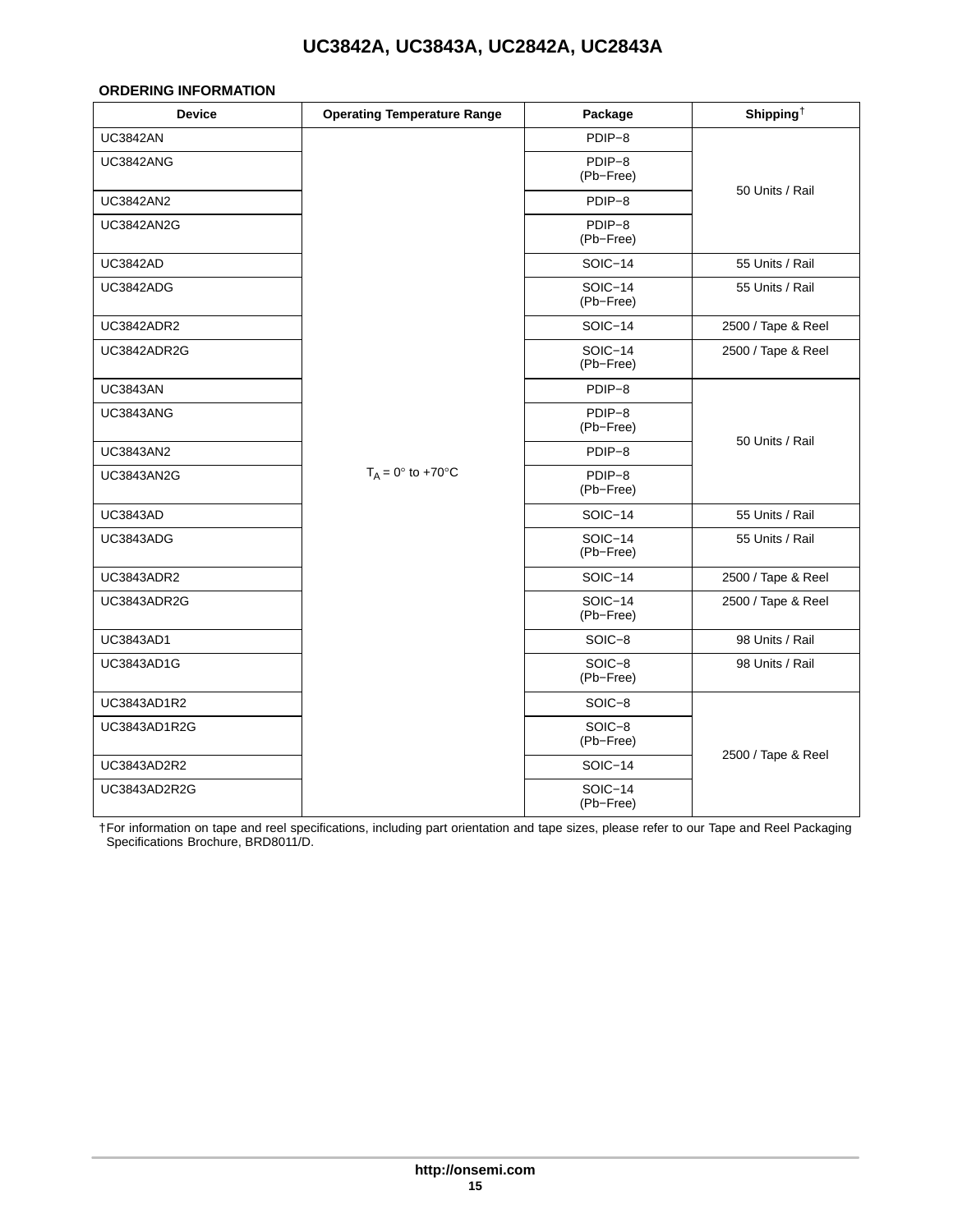#### <span id="page-15-0"></span>**ORDERING INFORMATION**

| <b>Device</b>     | <b>Operating Temperature Range</b> | Package              | Shipping <sup>†</sup> |
|-------------------|------------------------------------|----------------------|-----------------------|
| <b>UC2842AN</b>   |                                    | PDIP-8               | 50 Units / Rail       |
| <b>UC2842ANG</b>  |                                    | PDIP-8<br>(Pb-Free)  | 50 Units / Rail       |
| <b>UC2842AD</b>   |                                    | $SOIC-14$            | 55 Units / Rail       |
| UC2842ADG         |                                    | SOIC-14<br>(Pb-Free) | 55 Units / Rail       |
| <b>UC2842ADR2</b> |                                    | SOIC-14              | 2500 / Tape & Reel    |
| UC2842ADR2G       |                                    | SOIC-14<br>(Pb-Free) | 2500 / Tape & Reel    |
| <b>UC2843AN</b>   |                                    | PDIP-8               | 50 Units / Rail       |
| <b>UC2843ANG</b>  |                                    | PDIP-8<br>(Pb-Free)  | 50 Units / Rail       |
| <b>UC2843AD</b>   | $T_A = -25^\circ$ to +85 $\circ$ C | SOIC-14              | 55 Units / Rail       |
| <b>UC2843ADG</b>  |                                    | SOIC-14<br>(Pb-Free) | 55 Units / Rail       |
| <b>UC2843ADR2</b> |                                    | SOIC-14              | 2500 / Tape & Reel    |
| UC2843ADR2G       |                                    | SOIC-14<br>(Pb-Free) | 2500 / Tape & Reel    |
| <b>UC2843AD1</b>  |                                    | SOIC-8               | 98 Units / Rail       |
| <b>UC2843AD1G</b> |                                    | SOIC-8<br>(Pb-Free)  | 98 Units / Rail       |
| UC2843AD1R2       |                                    | SOIC-8               | 2500 / Tape & Reel    |
| UC2843AD1R2G      |                                    | SOIC-8<br>(Pb-Free)  | 2500 / Tape & Reel    |

†For information on tape and reel specifications, including part orientation and tape sizes, please refer to our Tape and Reel Packaging Specifications Brochure, BRD8011/D.

#### **MARKING DIAGRAMS**

| PDIP-8<br><b>N SUFFIX</b><br><b>CASE 626</b>     | <b>SOIC-14</b><br><b>D SUFFIX</b><br><b>CASE 751A</b>                      | SOIC-8<br><b>D1 SUFFIX</b><br><b>CASE 751</b>               |
|--------------------------------------------------|----------------------------------------------------------------------------|-------------------------------------------------------------|
| 8<br>UCx84xAN<br><b>AWL</b><br><b>YYWWG</b><br>1 | 14 p<br>H<br>UCx84xADG<br><b>AWLYWW</b><br>Н<br>H<br>Н<br>H<br>H<br>н<br>н | 8<br>H<br>н<br>x843<br><b>ALYW</b><br>H<br>1<br>Н<br>Н<br>н |
|                                                  |                                                                            |                                                             |

 $x = 2 \text{ or } 3$ <br>A = Assem = Assembly Location  $WL$ ,  $L = W$ afer Lot YY, Y = Year WW, W = Work Week G or - = Pb−Free Package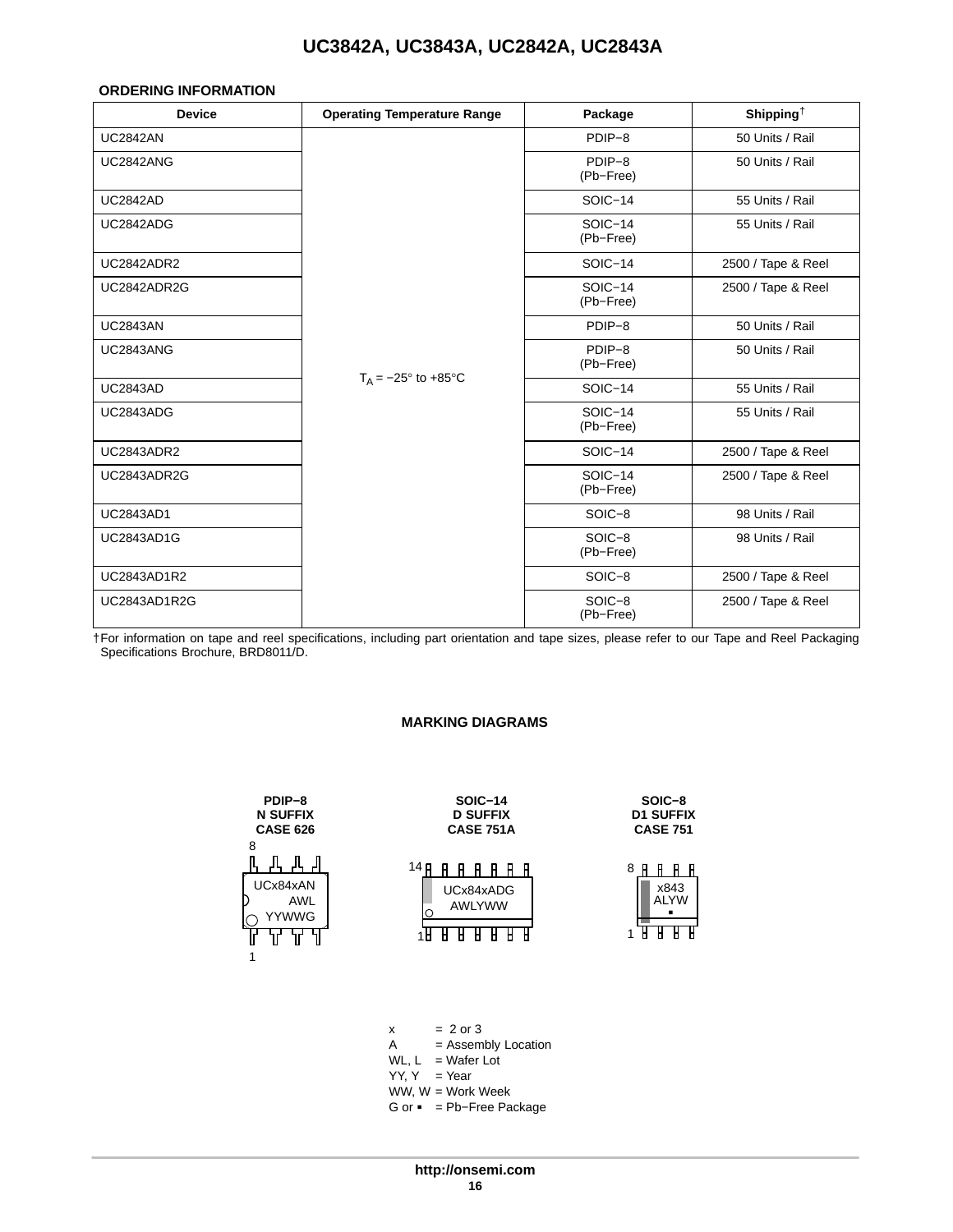### **PACKAGE DIMENSIONS**

**PDIP−8 N SUFFIX** CASE 626−05 ISSUE L



NOTES:

1. DIMENSION L TO CENTER OF LEAD WHEN FORMED PARALLEL.

2. PACKAGE CONTOUR OPTIONAL (ROUND OR

SQUARE CORNERS). 3. DIMENSIONING AND TOLERANCING PER ANSI Y14.5M, 1982.

|     |            | <b>MILLIMETERS</b> | <b>INCHES</b> |              |  |
|-----|------------|--------------------|---------------|--------------|--|
| DIM | <b>MIN</b> | MAX                | <b>MIN</b>    | <b>MAX</b>   |  |
| Α   | 9.40       | 10.16              | 0.370         | 0.400        |  |
| в   | 6.10       | 6.60               | 0.240         | 0.260        |  |
| C   | 3.94       | 4.45               | 0.155         | 0.175        |  |
| D   | 0.38       | 0.51               | 0.015         | 0.020        |  |
| F   | 1.02       | 1.78               | 0.040         | 0.070        |  |
| G   | 2.54 BSC   |                    | 0.100 BSC     |              |  |
| н   | 0.76       | 1.27               | 0.030         | 0.050        |  |
| J   | 0.20       | 0.30               | 0.008         | 0.012        |  |
| κ   | 2.92       | 3.43               | 0.115         | 0.135        |  |
|     | 7.62 BSC   |                    |               | 0.300 BSC    |  |
| M   |            | $10^{\circ}$       |               | $10^{\circ}$ |  |
| N   | 0.76       | 1.01               | 0.030         | 0.040        |  |

**SOIC−14 D SUFFIX** CASE 751A−03 ISSUE G



- NOTES: 1. DIMENSIONING AND TOLERANCING PER
- ANSI Y14.5M, 1982.<br>2. CONTROLLING DIMENSION: MILLIMETER.<br>3. DIMENSIONS A AND B DO NOT INCLUDE<br>MOLD PROTRUSION.<br>4. MAXIMUM MOLD PROTRUSION 0.15 (0.006)

PER SIDE. 5. DIMENSION D DOES NOT INCLUDE DAMBAR PROTRUSION. ALLOWABLE DAMBAR PROTRUSION SHALL BE 0.127 (0.005) TOTAL IN EXCESS OF THE D DIMENSION AT MAXIMUM MATERIAL CONDITION.

|     |              | <b>MILLIMETERS</b> |              | <b>INCHES</b> |
|-----|--------------|--------------------|--------------|---------------|
| DIM | MIN          | <b>MAX</b>         | MIN          | <b>MAX</b>    |
| А   | 8.55         | 8.75               | 0.337        | 0.344         |
| в   | 3.80         | 4.00               | 0.150        | 0.157         |
| С   | 1.35         | 1.75               | 0.054        | 0.068         |
| D   | 0.35         | 0.49               | 0.014        | 0.019         |
| F   | 0.40         | 1.25               | 0.016        | 0.049         |
| G   |              | 1.27 BSC           | 0.050 BSC    |               |
| J   | 0.19         | 0.25               | 0.008        | 0.009         |
| κ   | 0.10         | 0.25               | 0.004        | 0.009         |
| М   | $\circ$<br>O | $\circ$            | $\circ$<br>n | $\circ$       |
| P   | 5.80         | 6.20               | 0.228        | 0.244         |
| R   | 0.25         | 0.50               | 0.010        | 0.019         |